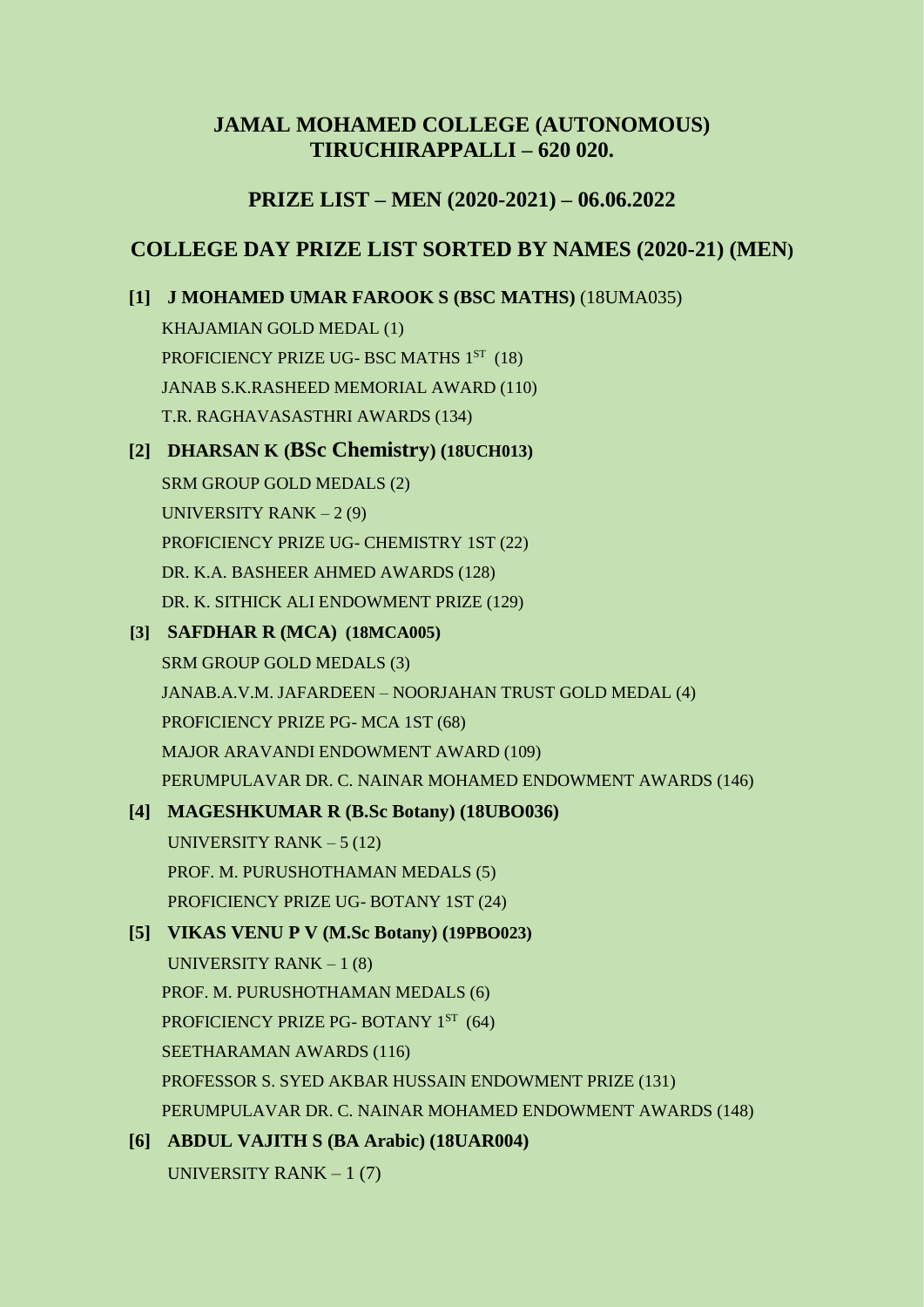Proficiency prize UG- Arabic 1<sup>st</sup> (36)

- **[7] ABHAY M (BSc HM) (SF) (18UHM008)** UNIVERSITY RANK – 3 (10) Proficiency prize UG- HM 1st (52)
- **[8] ANSARI RAJA A (BA History) (18UHS006)** UNIVERSITY RANK – 4 (11) Proficiency prize UG- History 1<sup>st</sup> (30)
- **[9] ABUL FAIZAL A (BCA) (18UCA028)** UNIVERSITY RANK  $-9(13)$ Proficiency prize UG- BCA 1<sup>st</sup> (42)
- **[10] AGNELO SAVIO VASSOU (BA Economics) (18UEC003)** UNIVERSITY RANK – 10 (14) Proficiency prize UG- Economics 1<sup>st</sup> (32) HAIROON BI ENDOWMENT AWARDS (132)
- **[11] JASIM JALEEL K H (BSc IT) (18UIT053)** UNIVERSITY RANK – 10 (15) Proficiency prize UG- IT 1<sup>st</sup> (44)
- **[12] JAIVON M (BSc VISCOM) (18UVC016)** UNIVERSITY RANK – 11 (16) Proficiency prize UG- Viscom  $1<sup>st</sup>$  (56)
- **[13] SALMAN S (MA ENGLISH) (19PEN031)** UNIVERSITY RANK – 22 (17) Proficiency prize PG- ENGLISH 1<sup>st</sup> (72) SENKAMALAM RAJAGOPALAN MEMORIAL AWARDS (139) PERUMPULAVAR Dr. C. NAINAR MOHAMED ENDOWMENT AWARDS (149)
- **[14] CHANDRU L (BSc Maths) (18UMA006)** Proficiency prize UG- Maths 2<sup>nd</sup> (19) Janab S.K.RASHEED MEMORIAL AWARD (111)
- **[15] VINOTHAGAN S (BSc Physics) (18UPH040)** Proficiency prize UG- Physics 1<sup>st</sup> (20) MARHOOM SAMEENA MEMORIAL AWARD (114) Prof. R.V.RENGANATHAN ENDOWMENT AWARDS (115)
- **[16] SARATH ESWAR P (BSc Physics) (18UPH030)** Proficiency prize UG- Physics  $2<sup>nd</sup>$  (21)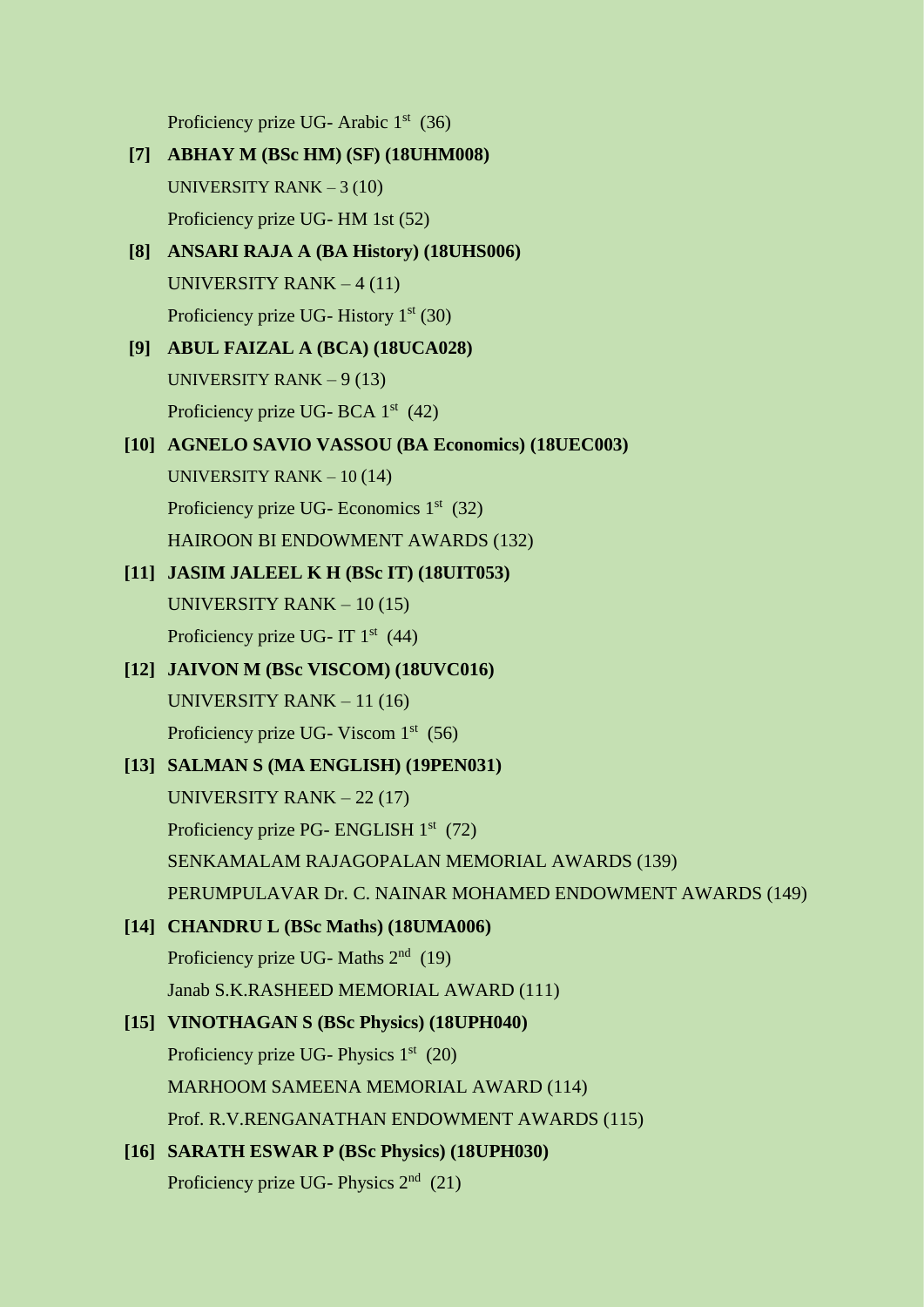- **[17] RAAZIK FAYAS R (BSc Chemistry)( 18UCH093)** Proficiency prize UG- Chemistry  $2<sup>nd</sup>$  (23)
- **[18] NIZAR AHAMED A (BSc Botany) ( 18UBO021)** Proficiency prize UG- Botany  $2<sup>nd</sup>$  (25)
- **[19] ARUN KUMAR S (BSc Zoology) (18UZO007)** Proficiency prize UG- Zoology  $1<sup>st</sup>$  (26) Dr. GUNUSEKARAN, DEEPAN NURSING HOME. Award (118)

### **[20] ARJUNRAJ A (BSc Zoology) (18 UZO006)**

Proficiency prize UG- Zoology  $2<sup>nd</sup>$  (27)

### **[21] MOHAMED RIYAZ MS (BSc CS) (18UCS036)**

Proficiency prize UG- CS  $1<sup>st</sup>$  (28)

### **[22] MOHAMMED GAJINI J (BSc CS) (18UCS041)**

Proficiency prize UG- CS  $2<sup>nd</sup>$  (29)

#### **[23] SHAFIQ AHAMED R (BA History) (18UHS064)**

Proficiency prize UG- History  $2<sup>nd</sup>$  (31)

### **[24] JEGAN P (BA Economics) (18UEC017)**

Proficiency prize UG- Economics 2nd (33)

**[25] ABDUL RAHMAN S (BA English) (18UEN002)** Proficiency prize UG- English  $1<sup>st</sup>$  (34) SENKAMALAM RAJAGOPALAN MEMORIAL AWARDS(138)

### **[26] DAYALARAJA S (BA English) (18UEN014)**

Proficiency prize UG- English  $2<sup>nd</sup>$  (35)

### **[27] MOHAMED KHALID A (BA Arabic) (18UAR020)**

Proficiency prize UG- Arabic 2<sup>nd</sup> (37)

# **[28] ARSHADH M K (B.Com) (18UCO009)**

Proficiency prize UG- Commerce 1<sup>st</sup> (38) KALYAN AWARDS (120)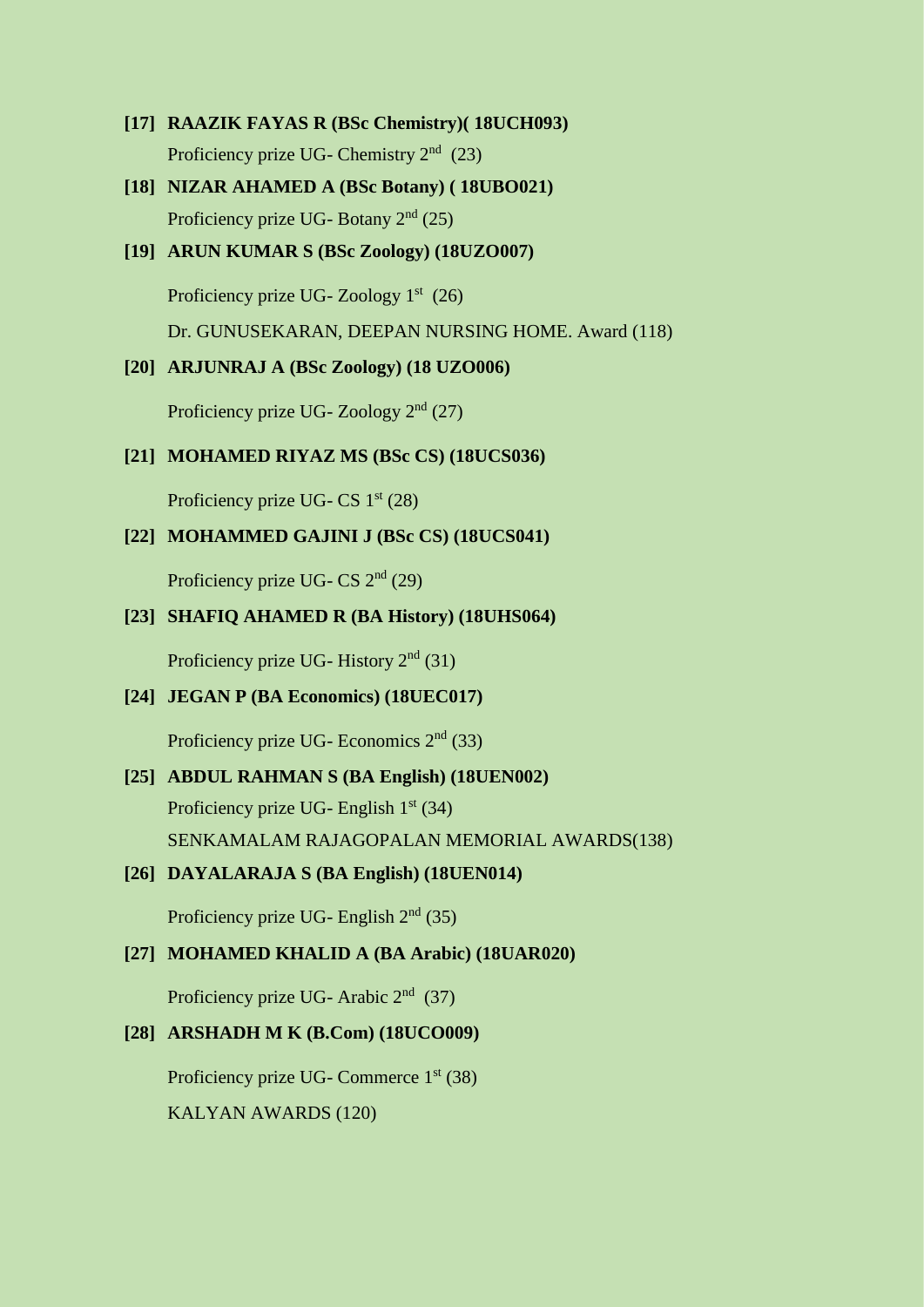#### **[29] GOKULAN S (B.Com) (18UCO019)**

Proficiency prize UG- Commerce 2<sup>nd</sup> (39) Dr. A. ABDUL SUBHAN KHAN AWARD (125)

#### **[30] SATHISH A (BSc CS) (SF) (18UCS173)**

Proficiency prize UG- CS  $1<sup>st</sup>$  (40)

## **[31] VIJAY C (BSc CS) (SF) (18UCS194)**

Proficiency prize UG- CS  $2<sup>nd</sup>$  (41)

# **[32] SYED FAZITH RAHMAN S (BCA) (SF) (18UCA326)**

Proficiency prize UG- BCA 2<sup>nd</sup> (43)

#### **[33] MUTHUKUMAR M (BSc IT) (SF) (18UIT045)**

Proficiency prize UG- IT  $2<sup>nd</sup>$  (45)

## **[34] RENGARAJ G (BBA) (SF) (18UBA201)**

Proficiency prize UG- BBA  $1<sup>st</sup>$  (46)

### **[35] MOHAMEDILYAS P (BBA) (SF) (18UBA124)**

Proficiency prize UG-BBA 2<sup>nd</sup> (47)

#### **[36] THANISH AHMED KHAN N (BA English) (SF) (18UEN112)**

Proficiency prize UG- English  $1<sup>st</sup>$  (48)

#### **[37] LOKESH KUMAR B (BA English) (SF) (18UEN083)**

Proficiency prize UG- English  $2<sup>nd</sup>$  (49)

#### **[38] SALMAN FARIS H (B.Com) (SF) (18UCO345)**

Proficiency prize UG- Commerce 1st (50)

Prof. M. NIYAMATHULLAH AWARD (126)

## **[39] MANIKANDAN C (B.Com) (SF) (18UCO231)**

Proficiency prize UG- Commerce  $2<sup>nd</sup>$  (51)

### **[40] HARISH M (BSc HM) (SF) (18UHM029)**

Proficiency prize UG- HM 2<sup>nd</sup> (53)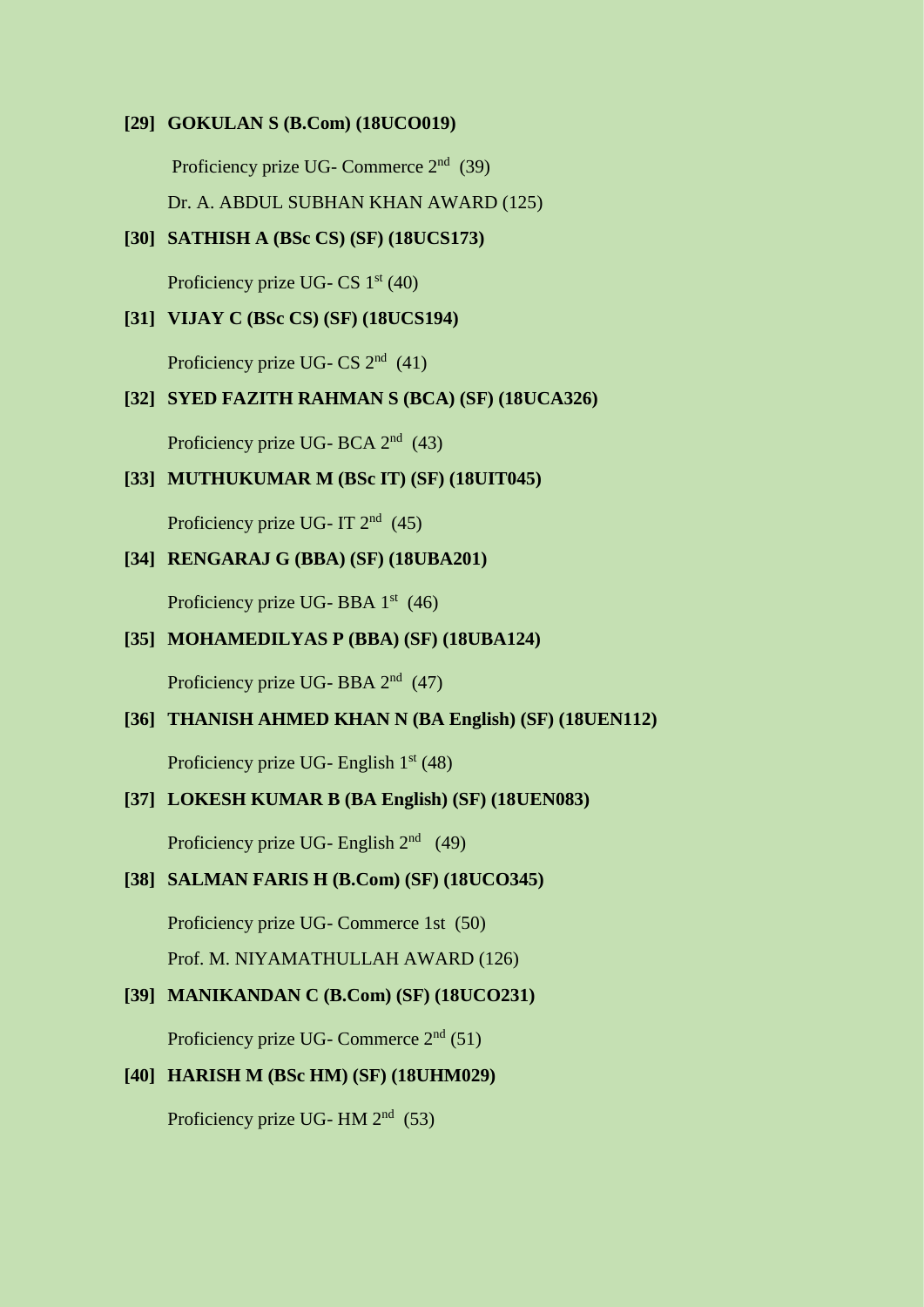#### **[41] MARIA JOSEPH S (B.Lit. Tamil) (SF) (18UTA016)**

Proficiency prize UG- Tamil 1<sup>st</sup> (54)

- **[42] BISMILLAKHAN M (B.Lit. Tamil) (SF) (18UTA008)** Proficiency prize UG- Tamil 2<sup>nd</sup> (55)
- **[43] BALACHANDAR S (BSc VISCOM) (SF) (18UVC009)**

Proficiency prize UG- Viscom  $2<sup>nd</sup>$  (57)

- **[44] VENKATRAMAN R (MSc Maths) (19PMA028)** PROFICIENCY PRIZE PG- MATHS 1ST (58) MAJOR ARAVANDI ENDOWMENT AWARD (108) T.R.RAGHAVASASTHRI AWARDS (135)
- **[45] JUSTIN RAJ V (MSc Maths) (19PMA012)**

Proficiency prize PG- Maths  $2<sup>nd</sup>$  (59)

**[46] HARI PRASATH V (MSc Physics) (19PPH006)**

Proficiency prize PG- Physics  $1<sup>st</sup>$  (60)

**[47] FAZALUL HAQUE A A (MSc Physics) (19PPH005)**

Proficiency prize PG- Physics  $2<sup>nd</sup>$  (61)

#### **[48] PRAKASH D (MSc Chemistry) (19PCH019)**

PROFICIENCY PRIZE PG- CHEMISTRY 1ST (62) DR. K. A. BASHEER AHMED AWARD (127) DR. K. SITHICK ALI, ENDOWMENT PRIZE (130) PERUMPULAVAR Dr. C. NAINAR MOHAMED ENDOWMENT AWARDS (141)

**[49] BILAL B (MSc Chemistry) (19PCH004)**

Proficiency prize PG- Chemistry  $2<sup>nd</sup>$  (63)

#### **[50] ASWIN C (MSc Botany) (19PBO005)**

Proficiency prize PG- Botany  $2<sup>nd</sup>$  (65)

#### **[51] ALBIN THOMAS (MSc Zoology) (19PZO001)**

Proficiency prize PG- Zoology  $1<sup>st</sup>$  (66) DR. GUNUSEKARAN, DEEPAN NURSING HOME. AWARD (119) PERUMPULAVAR DR. C. NAINAR MOHAMED ENDOWMENT AWARDS (142)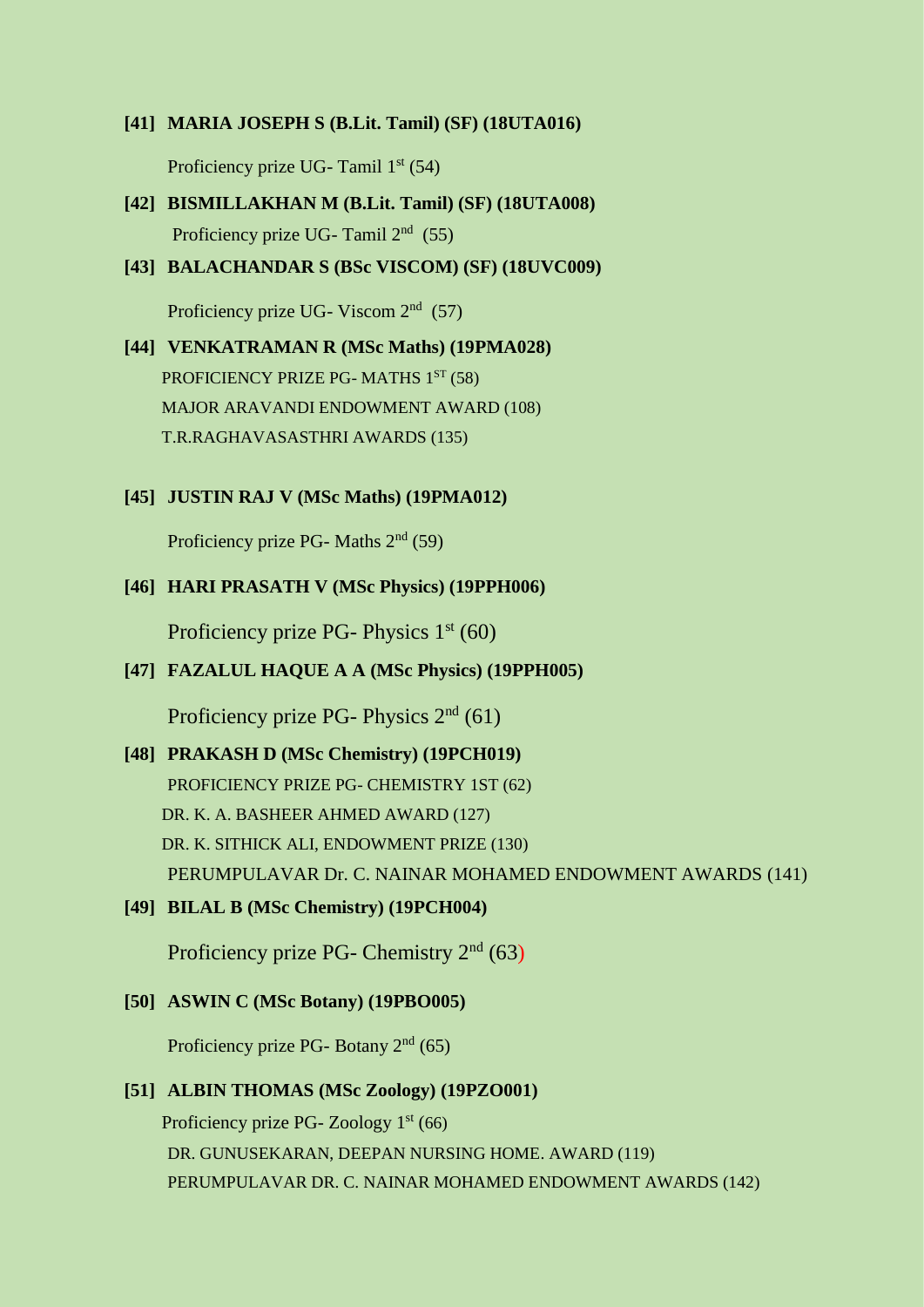#### **[52] MUHAMMED SALIM K (MSc Zoology) (19PZO014)**

Proficiency prize PG- Zoology 2<sup>nd</sup> (67)

- **[53] DILBER ZAMAN E V (MCA) (18MCA009)** Proficiency prize PG- MCA  $2<sup>nd</sup>$  (69)
- **[54] JIBIN SAJI (MA Economics) (19PEC002)** Proficiency prize PG- Economics 1<sup>st</sup> (70) HAIROON BI ENDOWMENT AWARDS (133) PERUMPULAVAR Dr. C. NAINAR MOHAMED ENDOWMENT AWARDS (143)

# **[55] UMAR MUKKTHAR N (MA Economics) (19PEC005)**

Proficiency prize PG- Economics 2nd (71)

- **[56] ASI SABJAN V P (MA English) (19PEN036)** Proficiency prize PG- English  $2<sup>nd</sup>$  (73)
- **[57] DHAULATH BASHA N (MA Arabic) (19PAR004)** Proficiency prize PG- Arabic  $1<sup>st</sup>$  (74) PERUMPULAVAR Dr. C. NAINAR MOHAMED ENDOWMENT AWARDS (144)
- **[58] MOHAMATHU ISMAIL S (MA Arabic) (19PAR007)** Proficiency prize PG- Arabic  $2<sup>nd</sup>$  (75)
- **[59] SAALIM B A (M.Com) (19PCO029)** Proficiency prize PG- Commerce 1<sup>st</sup> (76)
- **[60] HARIHARAN M (M.Com) (19PCO012)** Proficiency prize PG- Commerce  $2<sup>nd</sup>$  (77)

# **[61] MOHAMMED RUKMAN M (MA Tamil) (19PTA006)**

Proficiency prize PG- Tamil  $1<sup>st</sup>$  (78)

PERUMPULAVAR Dr. C. NAINAR MOHAMED ENDOWMENT AWARDS (147)

### **[62] VINAYAGA MOORTHY C (MA Tamil) (19PTA008)**

Proficiency prize PG- Tamil  $2<sup>nd</sup>$  (79)

### **[63] HARI SANKAR M (MSc CS) (SF) (19PCS012)**

Proficiency prize PG-  $CS 1<sup>st</sup> (80)$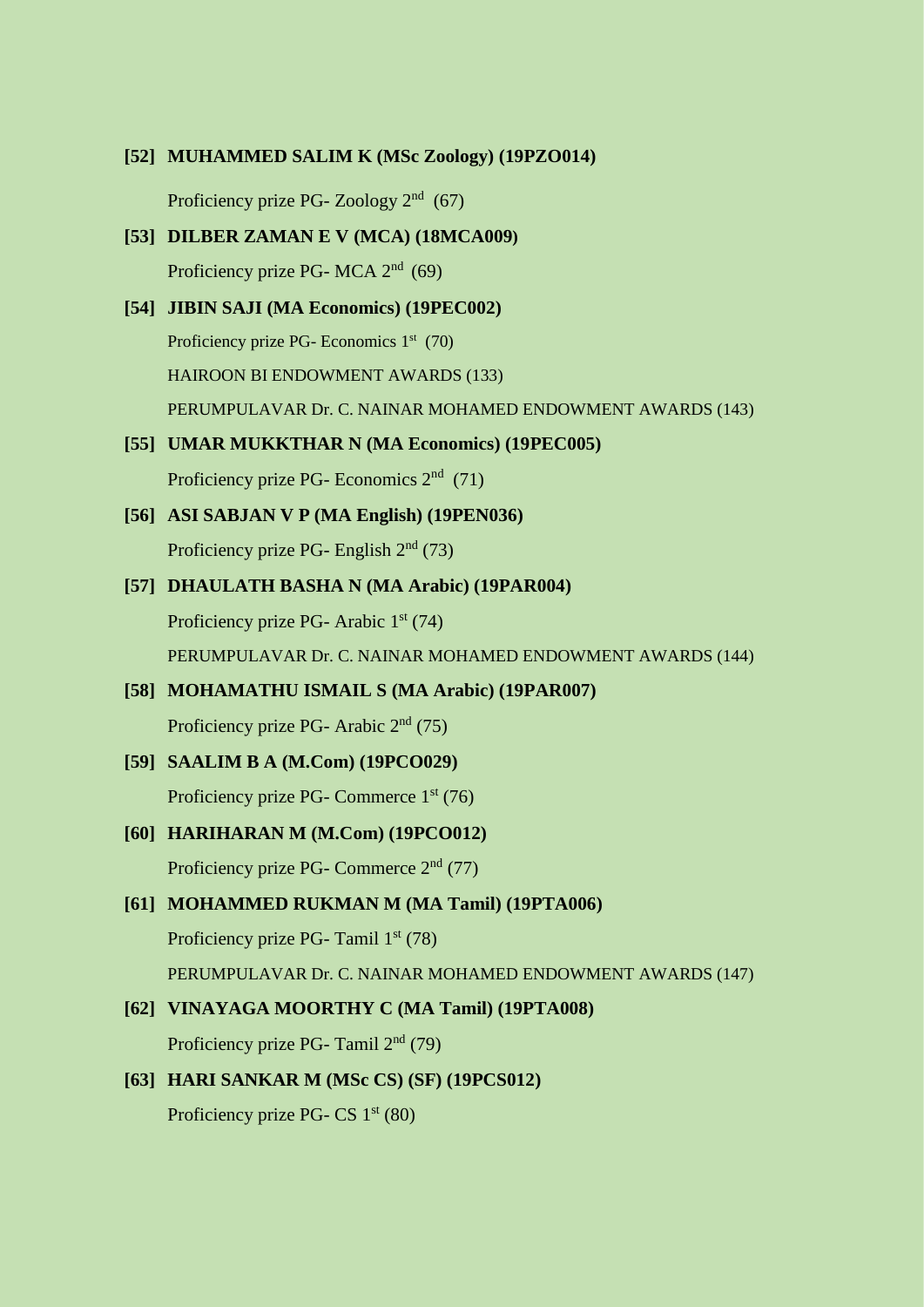- **[64] DHINESHWARAN P (MSc CS) (SF) (19PCS008)** Proficiency prize PG- CS  $2<sup>nd</sup>$  (81) **[65] NIHAL PK (MA History) (SF) (19PHS009)** Proficiency prize PG- History 1<sup>st</sup> (82) PERUMPULAVAR Dr. C. NAINAR MOHAMED ENDOWMENT AWARDS (145) **[66] ARUNMOZHI J (MA History) (SF) (19PHS001)** Proficiency prize PG- History 2<sup>nd</sup> (83)
- **[67] SHEIK ABDULLAH A (MSW) (SF) (19PSW006)** Proficiency prize PG- MSW  $1<sup>st</sup>$  (84)
- **[68] FAZIL P K (MSW) (SF) (19PSW010)** Proficiency prize PG- MSW  $2<sup>nd</sup>$  (85)
- **[69] NAZEER AHAMED S (MSc Microbiology) (SF) (19PMB001)** Proficiency prize PG- Microbiology 1<sup>st</sup> (86) SEETHARAMAN AWARDS (117)
- **[70] USAMA V K (MSc Chemistry) (SF) (19PCH048)** Proficiency prize PG- Chemistry  $1<sup>st</sup>$  (87)
- **[71] RANJITH D (MSc Chemistry) (SF) (19PCH041)** Proficiency prize PG- Chemistry 2<sup>nd</sup> (88)
- **[72] SYED SIDDIQ HUSSAIN S (M.Com) (SF) (19PCO058)** Proficiency prize PG- Commerce 1st (89) KALYAN AWARDS (121)
- **[73] AJITH KUMAR D (M.Com) (SF) (19PCO043)** Proficiency prize PG- Commerce 2<sup>nd</sup> (90)
- **[74] ASHIQ AHAMED KHAN T (MBA) (SF) (19MBA005)** Proficiency prize PG- MBA  $1<sup>st</sup>$  (91)
- **[75] ABDUL WASHIM A (MBA) (SF) (19MBA001)** Proficiency prize PG-MBA 2<sup>nd</sup> (92)
- **[76] MOHAMED NASRUDHEEN J (MSc Bio-Tech) (SF) (19MBT003)** Proficiency prize PG- MSc Biotechnology 1<sup>st</sup> (93)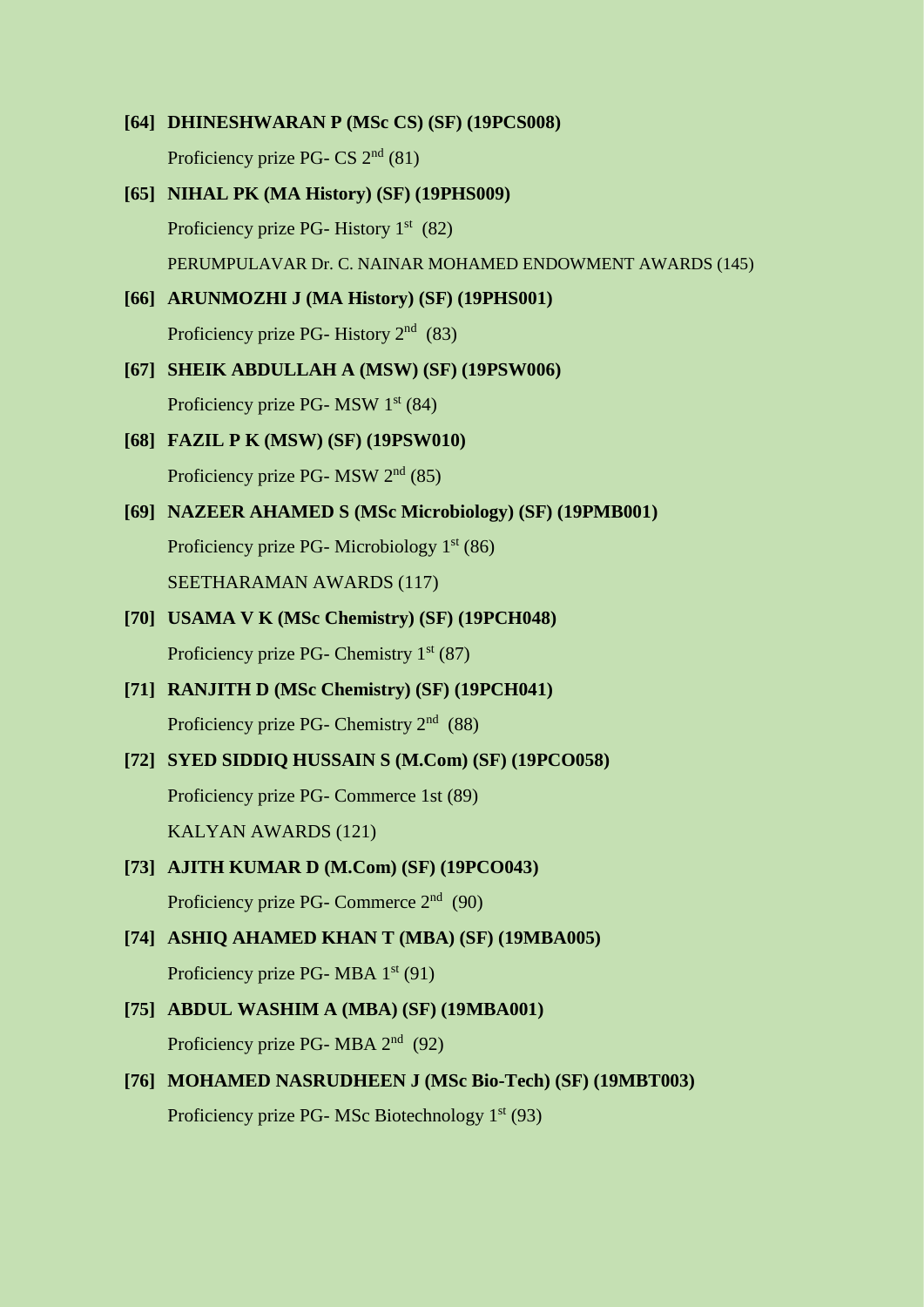- **[77] MANIKANDAN R (MSc Bio-Tech) (SF) (19MBT002)** Proficiency prize PG- MSc Biotechnology  $2<sup>nd</sup>$  (94) **[78] DHILIP G (BSc Physics) (18UPH014)** Proficiency prize UG Part I Lang (TAMIL)  $-1^{st}$  (95) **[79] MOHAMMED IMTHIYAS S (B.Sc Maths) (19UMA040)** Proficiency prize UG Part I Lang (TAMIL)  $-2<sup>nd</sup>$  (96) **[80] MUHAMMED RAFI T (B.Sc Zoology) (19UZO027)** Proficiency prize UG Part I Lang (HINDI)  $-1^{st}$  (97) **[81] MUHAMMAD A S (B.Sc Chemistry) (19UCH065)** Proficiency prize UG Part I Lang (HINDI) –  $2<sup>nd</sup>$  (98) **[82] ABDUL KALAM S (B.Sc Botany) (19UBO002)** Proficiency prize UG Part I Lang (FRENCH)  $-1^{st}$  (99) **[83] MOHAMED THASEEN M J (B.Com) (18UCO082)** Proficiency prize UG Part I Lang (FRENCH)  $-2<sup>nd</sup>$  (100) **[84] AJMAL KHAN M (B.Sc Physics) (19UPH008)**
- Proficiency prize UG Part I Lang  $(ARABIC) 1<sup>st</sup>$  (101)
- **[85] MOHAMMED SIDDIK B (B.A. Arabic) (19UAR024)** Proficiency prize UG Part I Lang  $(ARABIC) - 2<sup>nd</sup>$  (102)
- **[86] JAMBO MD SAYEED (B.A. Arabic) (19UAR008)** Proficiency prize UG Part I Lang (URDU)  $-1^{st}$  (103)
- **[87] ZUBAIR AHAMED M (BA Arabic) (19UAR002)** Proficiency prize UG Part I Lang (URDU) –  $2<sup>nd</sup>$  (104)
- **[88] ANIKANT KIRO (BA English) (19UEN069)** Proficiency prize UG Part II English  $-1<sup>st</sup>$  (105) Dr. P. PERIYANAYAGAM AWARD (107)
- **[89] YASAR ABDUL KUTHOOSE S (B.Com) (19UCO128)** Proficiency prize UG Part II English  $-2<sup>nd</sup>$  (106)
- **[90] ASIF ALI . N K (MSc Physics) (20PPH002)** Prof R. RENGANATHAN AWARD (112)